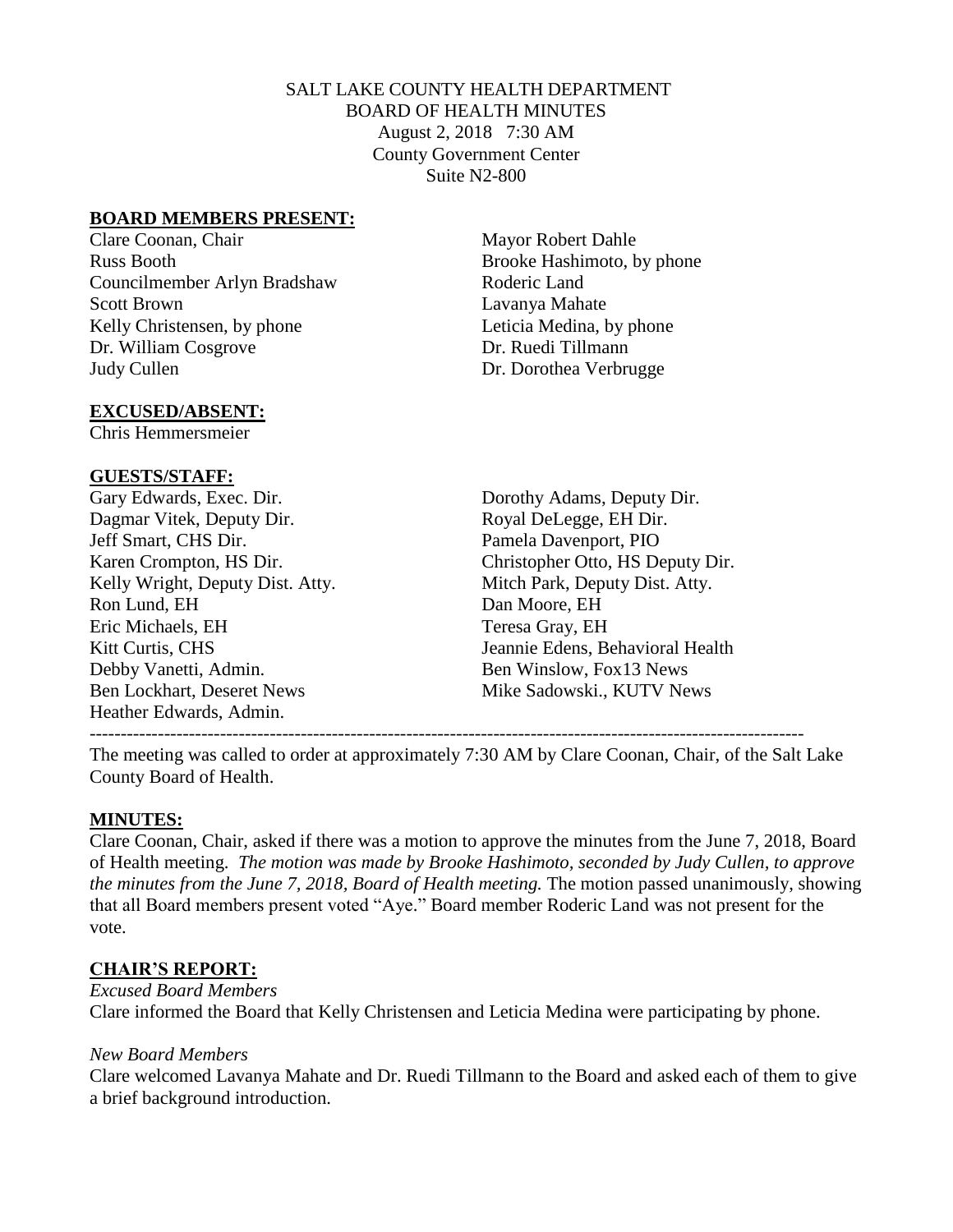Board of Health Minutes August 2, 2018 Page 2

#### *National Association of Local Boards of Health (NALBOH) Annual Conference*

Russ Booth, Scott Brown, and Dr. William Cosgrove will attend the Annual NALBOH Conference in Raleigh, North Carolina, August 8-10.

## **DIRECTOR***'***S REPORT:**

Gary welcomed Lavanya and Dr. Tillmann to the Board.

## *Hepatitis A Update*

Gary informed the Board hepatitis A weekly cases have decrease significantly over the past two months, with only one to two cases per week. The department has begun to scale back on outreach efforts but will continue to offer vaccination to at-risk populations. Gary stated that the department would have to wait 100 days from the last reported case to declare the outbreak over.

## *2019 Budget Update*

Gary informed the Board that the department is working on the 2019 budget and the Board Fiscal Committee will be asked to meet in August and review the proposal. The 2019 budget will include a new full-time position to work in suicide prevention. Gary will be meeting with representatives from the state legislature to discuss suicide prevention efforts for the upcoming legislative session.

## *Social Media*

Gary informed Board members that the department communication team participated in a social media post and offered the "top ten public health dating ideas." This was creative way to outline health department services and was picked up by local media for several days.

## *Kresge Foundation*

Gary informed Board members that the health department has been selected to participate in *Emerging Leaders in Public Health* through The Kresge Foundation. As a participant the department is preparing a proposal, up to \$125,000.00, for work around transformative leadership and will center the project on Public Health 3.0, which focuses on real-time, actionable public health data. Gary stated that he and Dorothy Adams will attend a training in North Carolina this month.

# *Public Health Matters*

Gary distributed a copy of the health department's *Public Health Matters*, a publication provided to all municipalities in the County through the liaison program. This issue focuses on tobacco regulations, including the new requirement for tobacco retailers to be permitted by the health department.

# **HOUSEHOLD HAZARDOUS WASTE FACILITY PROPOSAL:**

Eric Michaels, EH Supervisor, and Dan Moore, EH Supervisor, presented the proposal for a new Household Hazardous Waste facility through a PowerPoint presentation. Slides included:

- What Really is Household Hazardous Waste?
- Pounds Collected Per Year 1991-2017
- 2017 Information Overload!
- Overload Continues....
- 2017 Financials
- Time to put that Assigned Fund to Use!
- The Future We Choose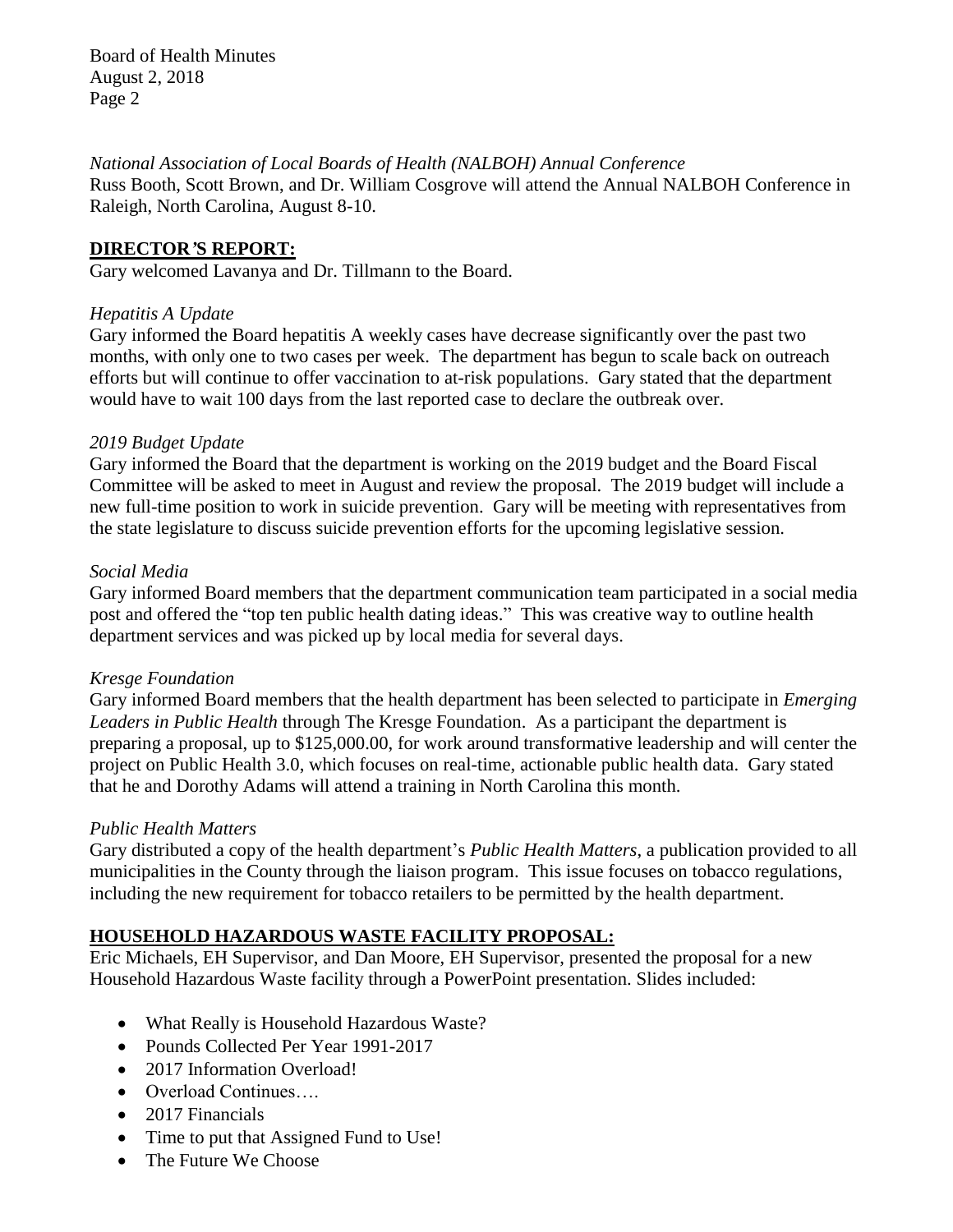Board of Health Minutes August 2, 2018 Page 3

• Current Program Coverage

Eric informed the Board that Sandy City has expressed interest in giving land for a new permanent HHW facility for a centralized valley location. The department has been meeting with the Mayor's Office to discuss the proposal presented.

For more detailed information, please see the hardcopy of the presentation and facility proposal included in the Board of Health meeting file folder.

# **UTAH DECIDES HEALTHCARE ACT BALLOT INITIATIVE (PROPOSITIION #3):**

Jeannie Edens, Behavioral Health, discussed the upcoming ballot initiative, proposition #3, which would expand Medicaid health coverage program to include previously ineligible low-income residents. If passed, it would cover an additional 100,000 individuals, begin on April 1, 2019, and increase the current state sales tax rate by 0.15%.

Clare asked Board members if they wanted to take a position to support the ballot initiative. Gary asked the Board about submitting a letter to the County Council informing them of their motion to support the ballot initiative; Councilmember Bradshaw stated that the Council does support full Medicaid expansion and would appreciate the letter from the Board. *The motion was made by Councilmember Bradshaw, seconded by Scott Brown, to support the ballot initiative and forward a letter to the County Council outlining the motion to support the initiative.* The motion passed unanimously, showing that all Board members present voted "Aye."

For more detailed information, please see a hardcopy of the ballot initiative handout included in the Board of Health meeting folder.

# **UTAH MEDICAL CANNABIS ACT BALLOT INITIATIVE (PROPOSITIION #2):**

Gary Edwards, Executive Director, introduced Jeff Smart as the recently selected Community Health Division Director, replacing Beverly Hyatt.

Gary stated that the discussion regarding this ballot initiative, proposition #2, would be limited to public health science, medical science, and substance abuse prevention efforts. Gary and Jeff discussed the upcoming initiative through a PowerPoint presentation. Slides included:

- Medical Marijuana
- Medical Marijuana (Slide 2)
- Medical Marijuana (Slide 3)

Gary discussed the medical uses for the active ingredients of the marijuana plant and stated the initiative may require that science be ignored. Gary stated that the Department of Agriculture would be tasked with inspecting the dispensaries. Jeff stated that medical marijuana would be sold through dispensaries, with a medical card issued by the Utah Department of Health, and prescriptions would not be required. Medical marijuana could possibly be used to treat conditions that are difficult to diagnose and without a prescription, there is no prescribed dosage from a doctor. Jeff informed Board members that currently 29 states have a medical marijuana card process.